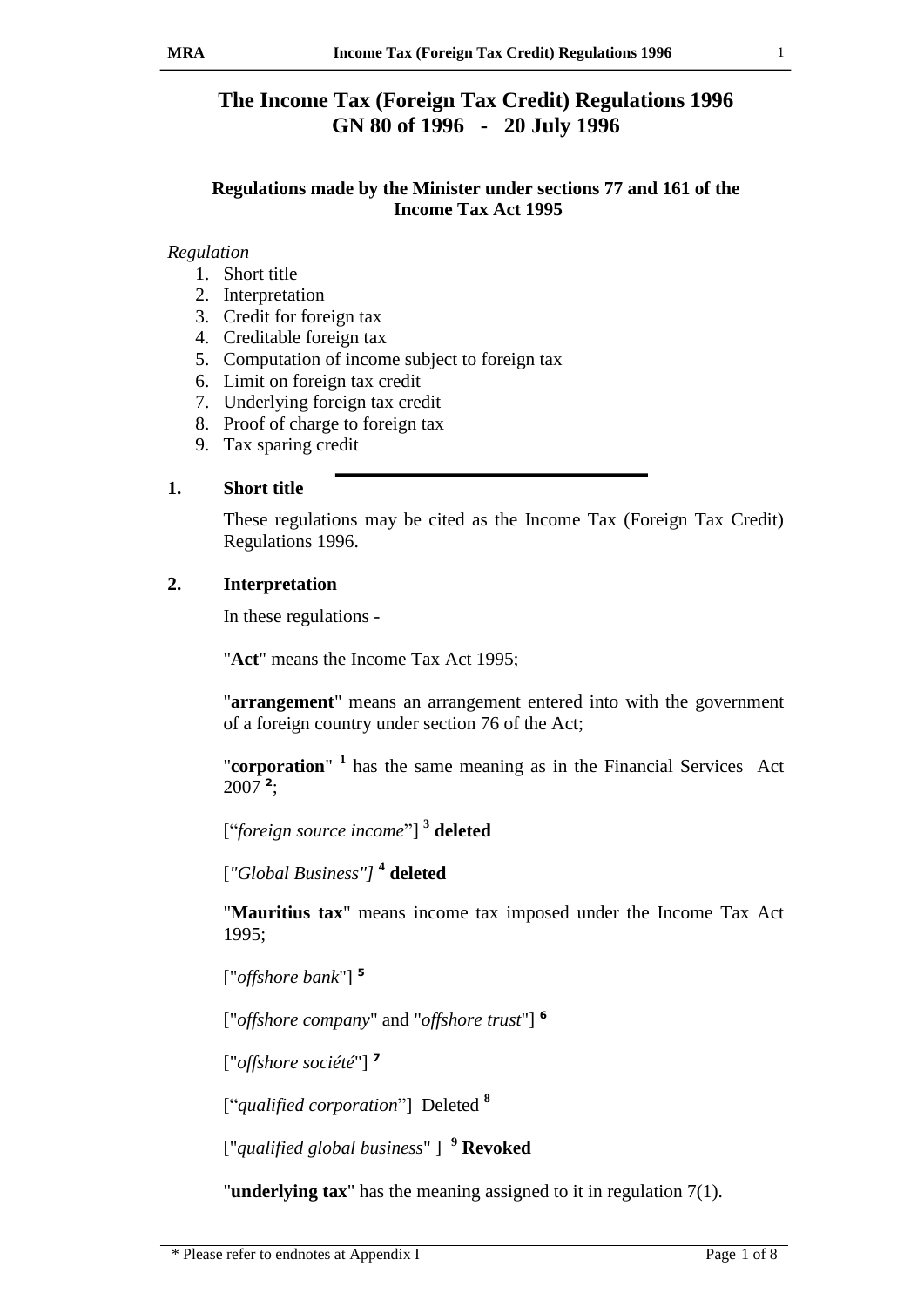### **3. Credit for foreign tax**

- (1) Subject to section 77 of the Act and to these regulations, credit shall be allowed for foreign tax on the foreign source income of a resident of Mauritius against Mauritius tax computed by reference to the same income.
- (2) Where credit is allowed against Mauritius tax chargeable in respect of any income, the amount of Mauritius tax so chargeable shall be reduced by the amount of the credit.
- (3) Where Mauritius tax is charged on the amount of income received in Mauritius, credit for foreign tax shall only be allowed for so much of the foreign tax as is imposed on the amount of the income actually received in Mauritius.

### **4. Creditable foreign tax**

- (1) No credit shall be allowed under section 77 of the Act unless the foreign tax is a tax on income and is of a similar character to Mauritius tax.
- (2) For the avoidance of doubt, any foreign tax which is charged by reference to a presumed amount of profit or income shall be regarded as of a similar character to Mauritius tax.

#### **5. Computation of income subject to foreign tax**

In the computation of the amount of any income in respect of which a credit for foreign tax is allowed -

- (a) no deduction shall be made for the foreign tax charged on that income; and
- (b) in the case of a dividend, any underlying tax in respect of which credit is allowed shall be added to the amount of that income.

#### **6. Limit on foreign tax credit**

- (1) The amount of credit for foreign tax which may be allowed against Mauritius tax computed by reference to an amount of foreign source income shall be -
	- (a) the amount of foreign tax proved or presumed in accordance with these regulations to have been charged on that income;
	- (b) the amount of foreign tax which may be charged in the other country in accordance with any arrangement in force between Mauritius and the government of that country; or
	- (c) the amount of Mauritius tax computed in accordance with the following provisions of this regulation by reference to that income,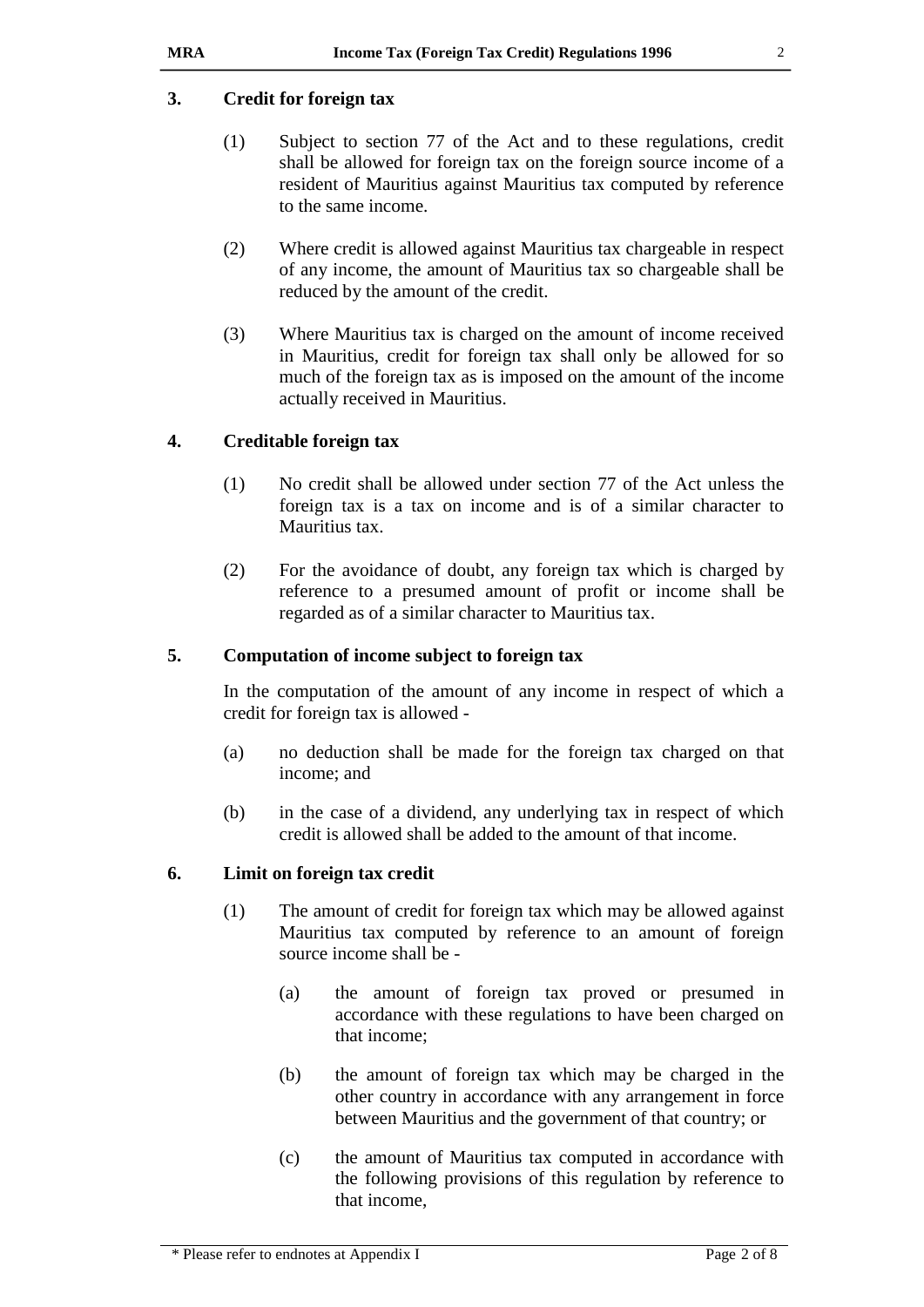whichever is the least.

- $(2)^{10}$  Where it is necessary, for the purposes of paragraph (l)(c), to compute an amount of Mauritius tax, the amount of foreign source income shall be computed in accordance with regulation 5.
- (3) In determining the amount of credit for foreign tax which may be allowed in accordance with this regulation, the taxpayer may -
	- (a) compute the amount by reference to all foreign source income, other than income specified in Part II of the Second Schedule to the Act, derived by him and which is chargeable to Mauritius tax in that year of assessment; or **<sup>11</sup>**
	- (b) compute the amount by reference to each item of foreign source income separately.

## **7. Underlying foreign tax credit**

- (1) Where a dividend is paid by a company which is not resident in Mauritius to a person who is resident in Mauritius and who owns directly or indirectly not less than 5 per cent of the share capital of the company paying the dividend, the credit allowed shall, in addition to any foreign tax charged on the dividend, whether directly or by deduction, include foreign tax charged on the income out of which the dividend was paid, referred to in this regulation as underlying tax.
- (2) Where a company not resident in Mauritius which pays a dividend has itself received a dividend, referred to in this regulation as the secondary dividend, from another company not resident in Mauritius of which it owns directly or indirectly not less than 5 per cent of the share capital, the underlying tax shall, in addition to any foreign tax charged on the secondary dividend, whether directly or by deduction, include the foreign tax charged on the income out of which that secondary dividend was paid.
- (3) Paragraph (2) shall also apply where the company paying the secondary dividend has itself received a dividend from a company not resident in Mauritius of which it owns directly or indirectly not less than 5 per cent of the share capital, and so on for any number of companies which have so received dividends.
- (4) In computing the amount of underlying tax, any foreign tax charged on the profits out of which a dividend has been paid shall be regarded as having been charged rateably on all the profits of the company paying the dividend.
- (5) Where a resident of Mauritius is taxable on his share of income from a non-resident société, he shall be entitled to a credit in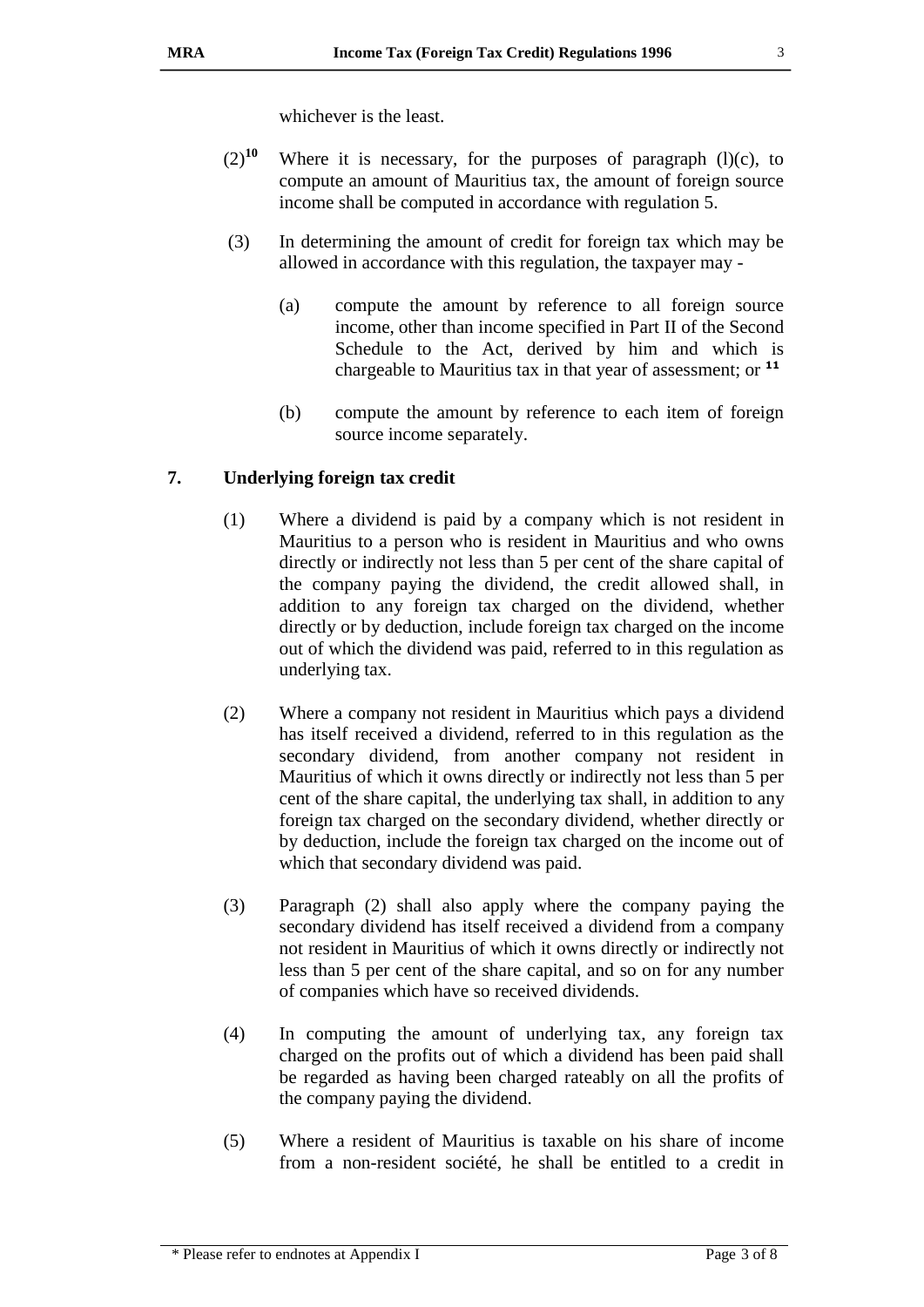respect of any foreign tax borne by the non-resident société on such income.

(6) The amount of credit under paragraph (5) in respect of an income year shall be computed by reference to the proportion which the income accruing to the resident bears to the total income of the société in that income year. **<sup>12</sup>**

## **8. Proof of charge to foreign tax**

- (1) Subject to the provisions of this regulation and regulation 9, no credit shall be allowed in respect of foreign tax unless written evidence is presented to the Director-General showing the amount of foreign tax which has been charged. **<sup>13</sup>**
- (2) For the purposes of this regulation, "written evidence" includes a receipt of the relevant authorities of the foreign country for the foreign tax or any other evidence that the foreign tax has been deducted or paid to the relevant authorities of that country.
- (3) Revoked**<sup>14</sup>**

## **9. Tax sparing credit**

- (1) Where the Director-General is satisfied that provisions have been introduced in the law of a foreign country with a view to promoting industrial, commercial, scientific, educational or other development in that country and that under those provisions -
	- (a) a lower rate of tax has been imposed in that country than would otherwise have been the case; or
	- (b) income has been exempted from tax which would otherwise have been chargeable to foreign tax,

he shall allow a credit for the amount of foreign tax which would have been chargeable had those provisions not been enacted.

(2) For the purposes of regulation 6, the amount of foreign tax for which credit is to be allowed under this regulation shall be presumed to have been charged.

## **10. Transitional provisions**

- (1) (a) Notwithstanding regulation 6 and subject to subparagraph (b), where, in the case of a corporation issued with a Category 1 Global Business Licence under the Financial Services Act on or before 16 October 2017, written evidence is not presented to the Director-General showing the amount of foreign tax charged on its foreign income, the amount of foreign tax shall, up to 30 June 2021, continue to be equal to 80 per cent of the Mauritius tax chargeable with respect to that income.
	- (b) Subparagraph (a) shall not apply to –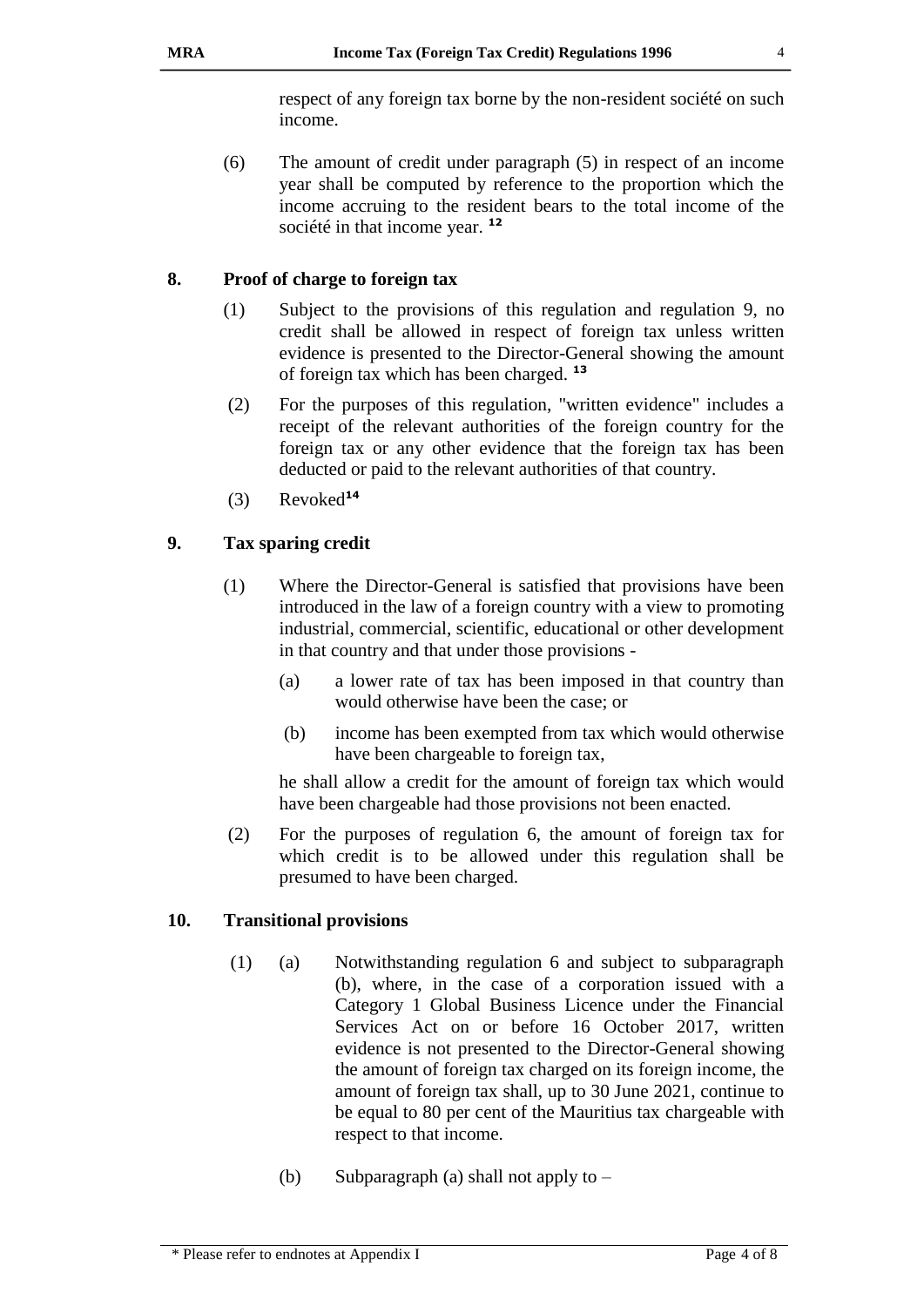- (ii) such intellectual property assets acquired from an unrelated party, or to such newly created intellectual property assets, after 30 June 2018;
- (iii) income derived from such specific assets acquired, or projects started, after 31 December 2018, as the Director-General may determine.
- (c) For the purpose of subparagraph  $(b)$  –

"**intellectual property asset**" includes any copyright of literary, artistic or scientific work, any patent, trade mark, design or model, plan and any secret formula or process.

(2) Notwithstanding regulation 6, where, in the case of a company issued with a banking licence under the Banking Act on or before 16 October 2017, written evidence is not presented to the Director-General showing the amount of foreign tax charged on its foreign income, the amount of foreign tax shall, in respect of the year of assessment commencing 1 July 2019 and ending on the year of assessment commencing 1 July 2020, continue to be equal to 80 per cent of the Mauritius tax chargeable with respect to that income.

Made by the Minister on 20 July 1996.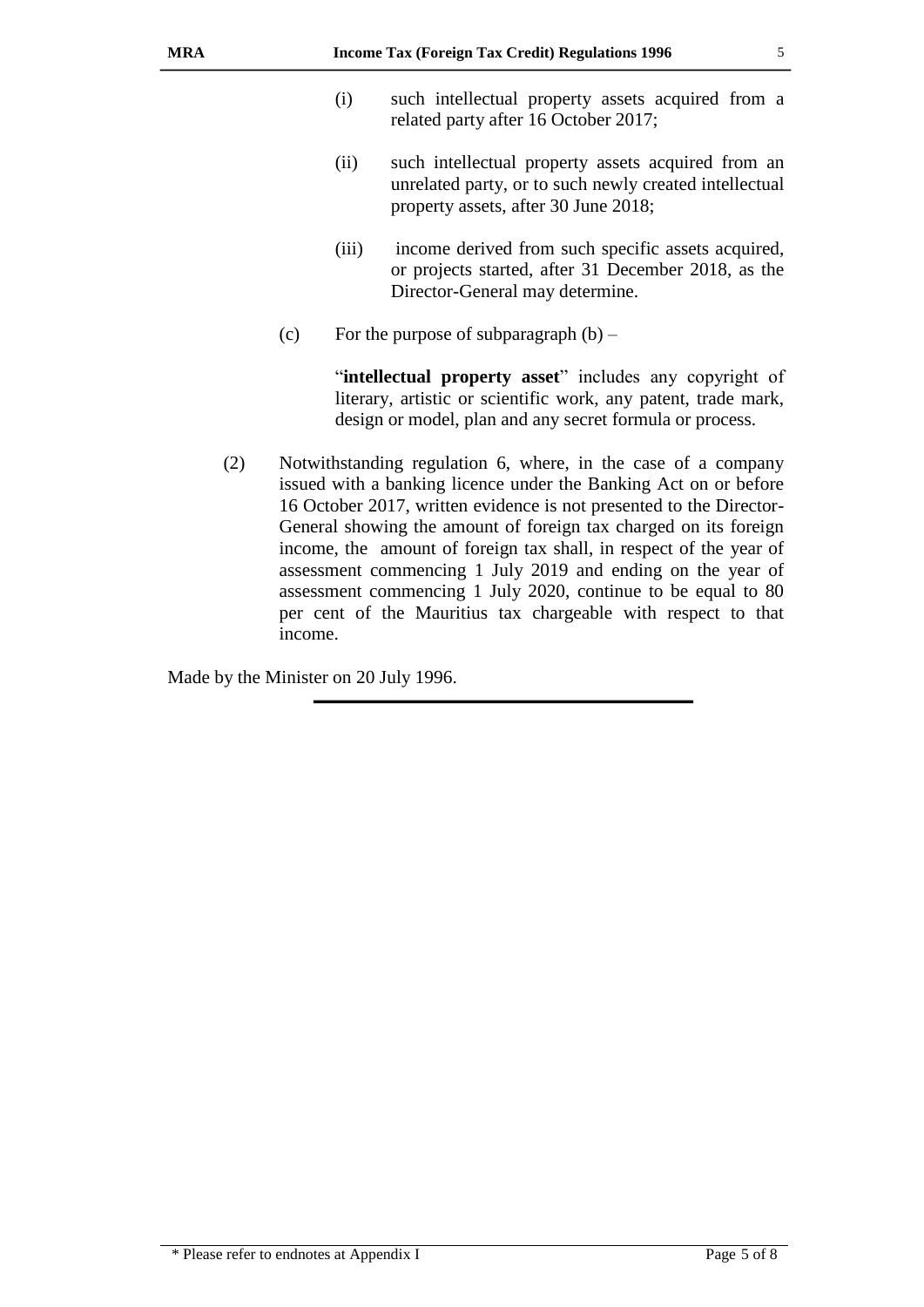#### **APPENDIX I**

#### **Endnotes**

**1** Inserted by GN 169 of 2005. Effective as from year of assessment 2005-06.

<sup>2</sup> GN 178 of 2007 - The words "Financial Services Development Act 2001" deleted wherever they appear and replaced by the words "Financial Services Act 2007".

**3** GN 55 of 2011 – Definition *"foreign source income*" deleted w.e.f 1January 2011.

*"foreign source income"*means income which is not derived from Mauritius and includes -

- (a) in the case of a corporation holding a Category 1 Global Business Licence under the Financial Services Act 2007, income derived in the course of a global business; and
- (b) in the case of a bank holding a banking licence under the Banking Act 2004, income derived from its banking transactions with -
	- (i) non-residents; or
	- (ii) corporations holding a Global Business Licence under the Financial Services Act 2007.

GN 178 of 2007 - The definition of "foreign source income" deleted and replaced w.e.f 4.10.07.

*"foreign source income" (1) means income which is not derived from Mauritius and includes -*

- *(a)(2) in the case of a corporation holding a Category 1 Global Business Licence under the Financial Services Development Act 2001, income derived –*
	- *(i) in the course of a qualified global business; or*
	- *(ii) from another qualified corporation or a corporation holding a Category 2 Global Business Licence under the Financial Services Development Act 2001, none of which derives income directly or indirectly from Mauritius; and*
- *(b) in the case of a bank holding a banking licence under the Banking Act 2004, income derived from its banking transactions with –*
	- *(i) non-residents; or*
	- *(ii) corporations holding a Global Business Licence under the Financial Services Development Act 2001;*
- Deleted and replaced by Banking Act 2004. Effective date 10 November 2004. Proclamation No. 39 of 2004. Previously was –

"**foreign source income**" means income which is not derived from Mauritius [**and includes income derived by a qualified corporation from -**

- **(a) another qualified corporation; or**
- **(b) a company holding a Category 2 Global Business Licence under the Financial Services Development Act 2001;**
- none of which derives income directly or indirectly from Mauritius.]<sup>(i)</sup>
	- (i) The words "and includes income derived by a qualified corporation from
		- (a) another qualified corporation, or
		- (b) a company holding a Category 2 Global Business Licence under the Financial Services Act 2001;

none of which derives income directly or indirectly from Mauritius." Added by GN 78 of 2003. Paragraph (a) deleted and replaced by GN 169 of 2005. Effective as from year of assessment 2005-06.

Previously –

*(a) in the case of a corporation holding a Category 1 Global Business Licence under the Financial Services Development Act 2001, income derived from -*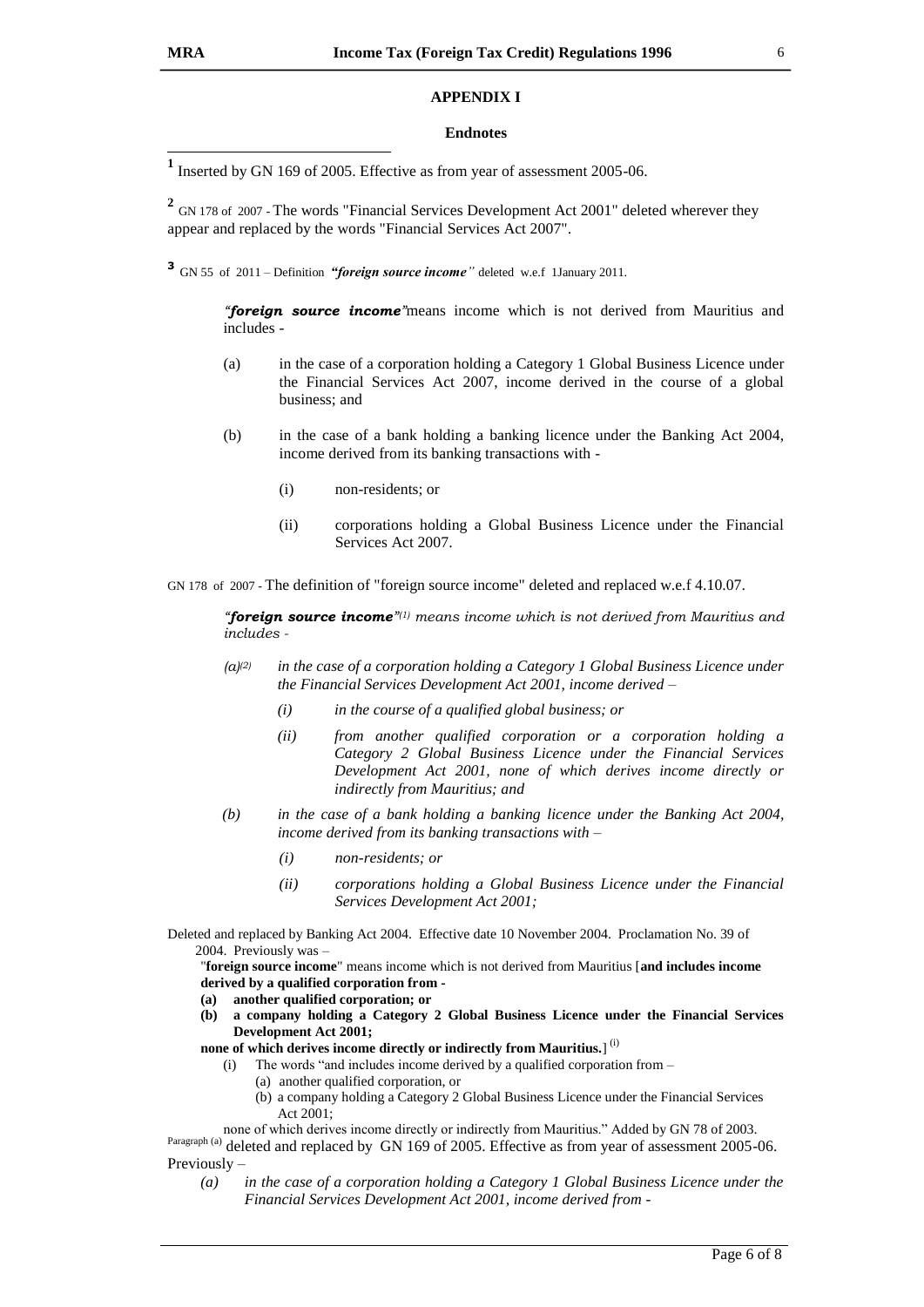-

- *(i) a qualified corporation; or*
- *(ii) a company holding a Category 2 Global Business Licence under the Financial Services Development Act 2001,*
- *none of which derives income directly or indirectly from Mauritius; and*
- **4** GN 55 of 2011 Definition "**Global Business**" deleted w.e.f 1 January 2011.

**"Global Business"** has the same meaning as in the Financial Services Act 2007;

GN 178 of 2007 – New definition"**Global Business**" added w.e.f 4.10.07

**5** Deleted by the Financial Services Development Act 2001. Effective as from 1.8.2001. Previously GN 163 of 1998 - 18.8.98 -

"**offshore bank**" has the same meaning as in the Banking Act 1988;

**6** Deleted by the Financial Services Development Act 2001. Effective as from 1.8.2001. Previously -

"**offshore company**" and "**offshore trust**" -

- *(a) have the same meaning as in the Mauritius Offshore Business Activities Act 1992; and*
- *(b) include a corporation certified to be engaged in international business activity by the Mauritius Offshore Business Activities Authority established under the Mauritius Offshore Business Activities Act 1992;*
- **7** Deleted by the Financial Services Development Act 2001. Effective as from 1.8.2001. Previously "**offshore société**" means a société which is certified to be engaged in international business activity by the Mauritius Offshore Business Activities Authority established under the Mauritius Offshore Business Activities Act 1992;
- **8** GN 129 of 2018 – Definition of "qualified corporation" deleted shall come into operation on 1 January 2019.

*"qualified corporation" means a corporation holding a Category 1 Global Business Licence under the Financial Services Act 2007 or a bank holding a banking licence under the Banking Act 2004 in so far as its banking transactions with non-residents and corporations holding a Global Business Licence under the Financial Services Act 2007 are concerned, as the case may be;*

The words "a bank holding a banking licence under the Banking Act 2004 in so far as its banking transactions with non-residents and corporations holding a Global Business Licence under the Financial Services Department Act 2001 are concerned" replaced "a bank holding a Class B Banking Licence under the Banking Act 1988" by Banking Act 2004. Effective date 10 November 2004. Proclamation No. 39 of 2004. Previously was –

"**qualified corporation**"<sup>(i)</sup> means a corporation holding a Category 1 Global Business Licence under the Financial Services Development Act 2001 or a bank holding a Class B Banking Licence under the Banking Act 1988, as the case may be; (i)

Inserted by the Financial Services Development Act 2001. Effective as from 1.8.2001.

- **9**
- GN178 of 2007 The definition of "qualified global business" revoked w.e.f 4.10.07. "**qualified global business**"<sup>(5)</sup> has the same meaning as in the Financial Services Development Act 2001;

Inserted by GN 169 of 2005. Effective as from year of assessment 2005-06.

- **<sup>10</sup>** GN 55 of 2011 Regulation 6 amended, paragraph (2) revoked and replaced w.e.f 1 January 2011.
	- (2) Where it is necessary for the purposes of paragraph (1)(c) to compute an amount of Mauritius tax -
		- (a) the amount of foreign source income shall be computed in accordance with regulation 5; and